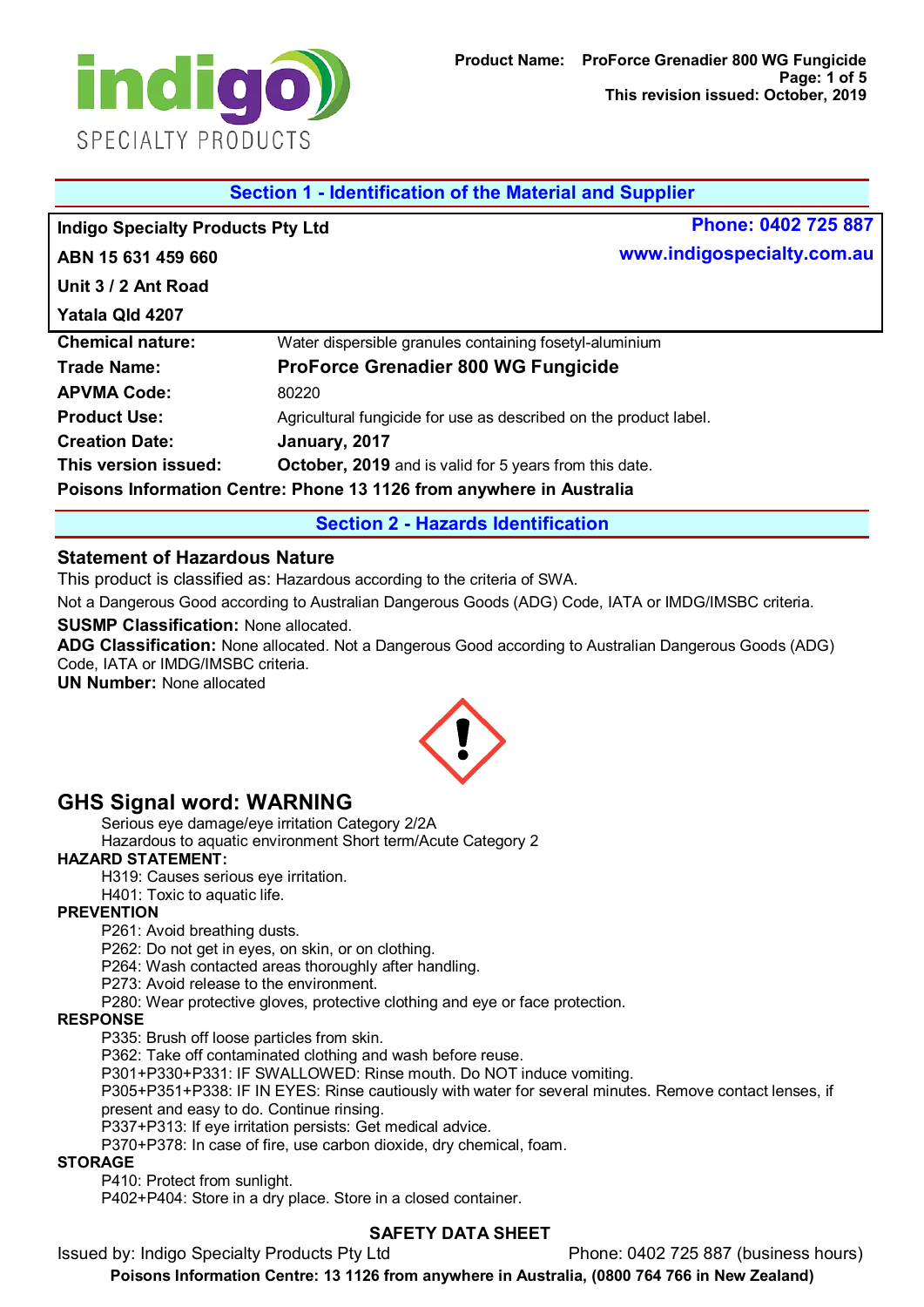

P403+P235: Store in a well-ventilated place. Keep cool.

### **DISPOSAL**

P501: Dispose of contents and containers as specified on the registered label.

**Emergency Overview**

**Physical Description & Colour:** White to off-white extruded granule **Odour:** No data.

**Major Health Hazards:** may cause serious damage to eyes.

| <b>Section 3 - Composition/Information on Ingredients</b> |               |            |         |                                |
|-----------------------------------------------------------|---------------|------------|---------|--------------------------------|
| Ingredients                                               | <b>CAS No</b> | Conc, g/kg |         | TWA $(mg/m^3)$ STEL $(mg/m^3)$ |
| Fosetyl aluminium                                         | 39148-24-8    | 800        |         | not set                        |
| Other non hazardous ingredients                           | secret        | to 1 ka    | not set | not set                        |

This is a commercial product whose exact ratio of components may vary slightly. Minor quantities of other non hazardous ingredients are also possible.

The SWA TWA exposure value is the average airborne concentration of a particular substance when calculated over a normal 8 hour working day for a 5 day working week. The STEL (Short Term Exposure Limit) is an exposure value that may be equalled (but should not be exceeded) for no longer than 15 minutes and should not be repeated more than 4 times per day. There should be at least 60 minutes between successive exposures at the STEL. The term "peak "is used when the TWA limit, because of the rapid action of the substance, should never be exceeded, even briefly.

### **Section 4 - First Aid Measures**

# **General Information:**

You should call The Poisons Information Centre if you feel that you may have been poisoned, burned or irritated by this product. The number is 13 1126 from anywhere in Australia (0800 764 766 in New Zealand) and is available at all times. Have this SDS with you when you call.

**Inhalation:** No first aid measures normally required. However, if inhalation has occurred, and irritation has developed, remove to fresh air and observe until recovered. If irritation becomes painful or persists more than about 30 minutes, seek medical advice.

**Skin Contact:** Gently brush away excess particles. Wash gently and thoroughly with water (use non-abrasive soap if necessary) for 5 minutes or until chemical is removed.

**Eye Contact:** Quickly and gently brush particles from eyes. Immediately flush the contaminated eye(s) with lukewarm, gently flowing water for 15 minutes or until the product is removed, while holding the eyelid(s) open. Take care not to rinse contaminated water into the unaffected eye or onto the face. Obtain medical attention immediately. Take special care if exposed person is wearing contact lenses.

**Ingestion:** If product is swallowed or gets in mouth, do NOT induce vomiting; wash mouth with water and give some water to drink. If symptoms develop, or if in doubt contact a Poisons Information Centre or a doctor.

# **Section 5 - Fire Fighting Measures**

**Fire and Explosion Hazards**: The major hazard in fires is usually inhalation of heated and toxic or oxygen deficient (or both), fire gases. There is no risk of an explosion from this product under normal circumstances if it is involved in a fire.

Fire decomposition products from this product may be toxic if inhaled. Take appropriate protective measures. **Extinguishing Media:** In case of fire, use carbon dioxide, dry chemical or foam.

Fire Fiahting: If a significant quantity of this product is involved in a fire, call the fire brigade.

| Flash point:                     | Not flammable. |
|----------------------------------|----------------|
| <b>Upper Flammability Limit:</b> | No data.       |
| <b>Lower Flammability Limit:</b> | No data.       |
| <b>Autoignition temperature:</b> | No data.       |
| <b>Flammability Class:</b>       | No data.       |
|                                  |                |

### **Section 6 - Accidental Release Measures**

**Accidental release:** In the event of a major spill, prevent spillage from entering drains or water courses. Wear full protective chemically resistant clothing including eye/face protection, gauntlets and self contained breathing

# **SAFETY DATA SHEET**

Issued by: Indigo Specialty Products Pty Ltd Phone: 0402 725 887 (business hours)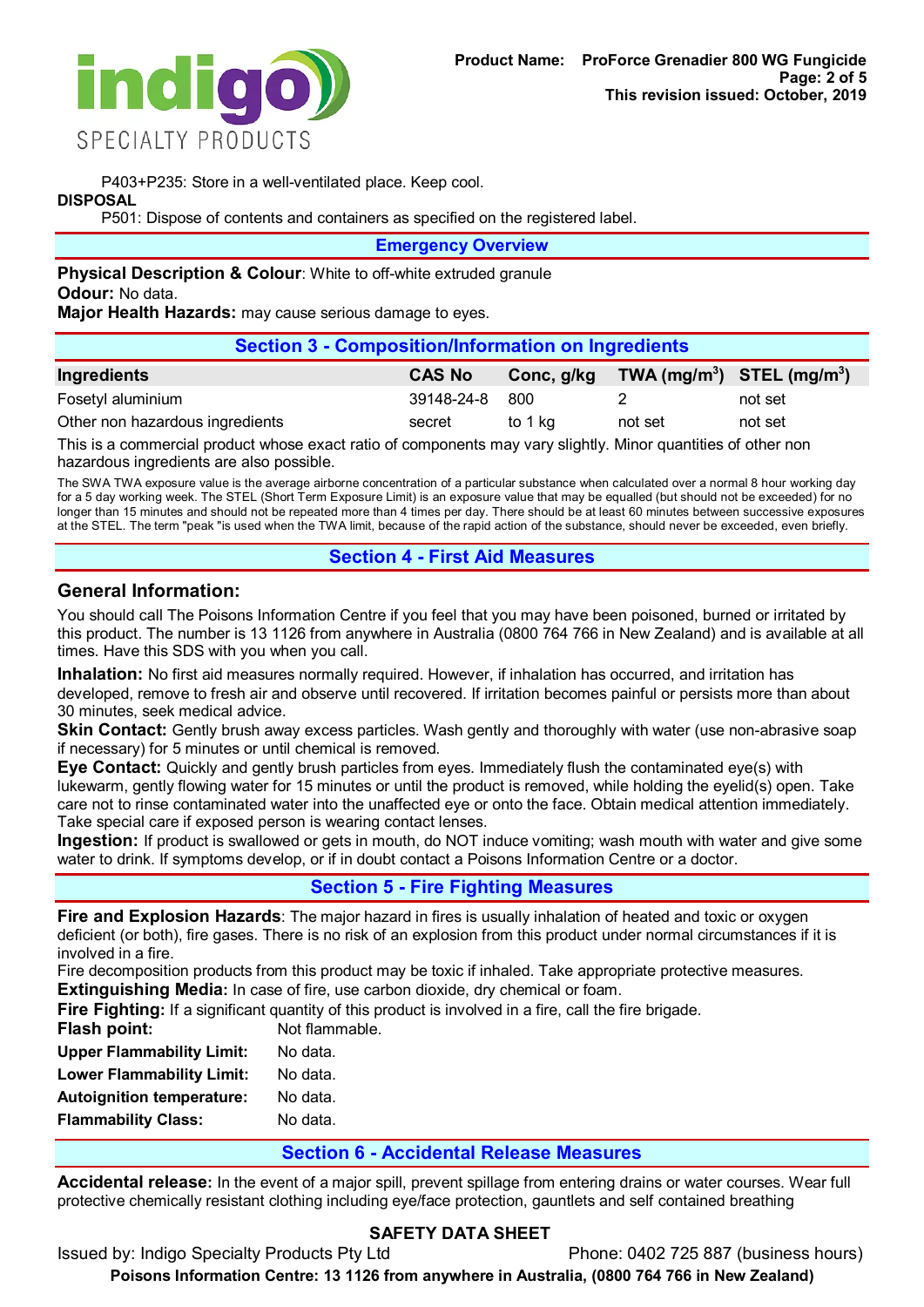

apparatus. See below under Personal Protection regarding Australian Standards relating to personal protective equipment. Suitable materials for protective clothing include no specific manufacturer recommendations. Use impermeable gloves with care. Eye/face protective equipment should comprise, as a minimum, protective glasses and, preferably, goggles. If there is a significant chance that dusts are likely to build up in cleanup area, we recommend that you use a suitable dust mask. Otherwise, not normally necessary.

Stop leak if safe to do so, and contain spill. Sweep up and shovel or collect recoverable product into labelled containers for recycling or salvage, and dispose of promptly. Consider vacuuming if appropriate. Recycle containers wherever possible after careful cleaning. Refer to product label for specific instructions. After spills, wash area preventing runoff from entering drains. If a significant quantity of material enters drains, advise emergency services. Full details regarding disposal of used containers, spillage and unused material may be found on the label. If there is any conflict between this SDS and the label, instructions on the label prevail. Ensure legality of disposal by consulting regulations prior to disposal. Thoroughly launder protective clothing before storage or re-use. Advise laundry of nature of contamination when sending contaminated clothing to laundry.

# **Section 7 - Handling and Storage**

**Handling:** Keep exposure to this product to a minimum, and minimise the quantities kept in work areas. Check Section 8 of this SDS for details of personal protective measures, and make sure that those measures are followed. The measures detailed below under "Storage" should be followed during handling in order to minimise risks to persons using the product in the workplace.

**Storage:** Protect this product from light. Store in the closed original container in a dry, cool, well-ventilated area out of direct sunlight. Check packaging - there may be further storage instructions on the label.

### **Section 8 - Exposure Controls and Personal Protection**

The following Australian Standards will provide general advice regarding safety clothing and equipment:

Respiratory equipment: **AS/NZS 1715**, Protective Gloves: **AS 2161**, Occupational Protective Clothing: AS/NZS 4501 set 2008, Industrial Eye Protection: **AS1336** and **AS/NZS 1337**, Occupational Protective Footwear: **AS/NZS2210**.

| <b>SWA Exposure Limits</b> | TWA ( $mg/m3$ ) | STEL (mg/m <sup>3</sup> ) |
|----------------------------|-----------------|---------------------------|
| Fosetyl aluminium          |                 | not set                   |

The ADI for Fosetyl aluminium is set at 1mg/kg/day. The corresponding NOEL is set at 103mg/kg/day. ADI means Acceptable Daily Intake; NOEL means No-observable-effect-level. Data from Australian ADI List, June 2014.

No special equipment is usually needed when occasionally handling small quantities. The following instructions are for bulk handling or where regular exposure in an occupational setting occurs without proper containment systems. **Ventilation:** This product should only be used where there is ventilation that is adequate to keep exposure below

the TWA levels. If necessary, use a fan. **Eye Protection:** Protective glasses or goggles must be worn when this product is being used. Failure to protect your eyes may lead to severe harm to them or to general health. Emergency eye wash facilities must also be available in an area close to where this product is being used.

**Skin Protection:** You should avoid contact even with mild skin irritants. Therefore you should wear suitable impervious elbow-length gloves and facial protection when handling this product. See below for suitable material types.

**Protective Material Types:** There is no data that enables us to recommend any type except that it should be impermeable.

**Respirator:** If there is a significant chance that dusts are likely to build up in the area where this product is being used, we recommend that you use a suitable dust mask. Otherwise, not normally necessary.

Eyebaths or eyewash stations and safety deluge showers should, if practical, be provided near to where this product is being handled commercially.

| <b>Section 9 - Physical and Chemical Properties:</b> |                                                 |
|------------------------------------------------------|-------------------------------------------------|
| <b>Physical Description &amp; colour:</b>            | White to off-white extruded granule             |
| Odour:                                               | No data.                                        |
| <b>Boiling Point:</b>                                | Not available.                                  |
| <b>Freezing/Melting Point:</b>                       | No specific data. Solid at normal temperatures. |
| <b>Volatiles:</b>                                    | No data.                                        |
| <b>Vapour Pressure:</b>                              | No data.                                        |
| <b>Vapour Density:</b>                               | Not applicable.                                 |

### **SAFETY DATA SHEET**

Issued by: Indigo Specialty Products Pty Ltd Phone: 0402 725 887 (business hours)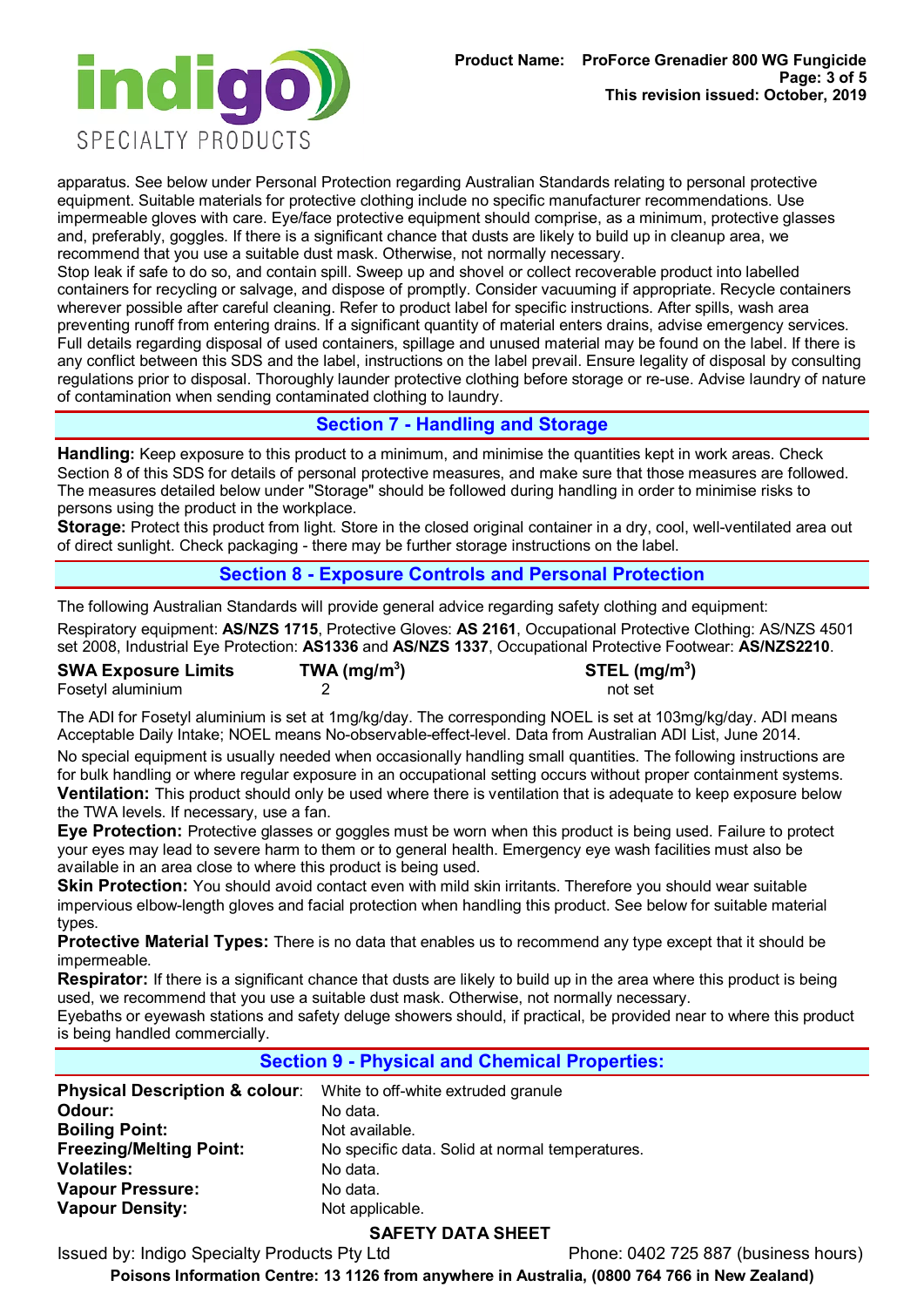

| No data.                        |
|---------------------------------|
| No data.                        |
| 3.0-5.0 (1% aqueous suspension) |
| No data.                        |
| No data.                        |
| Not applicable.                 |
| No data                         |
| Not applicable.                 |
| No data.                        |
|                                 |

# **Section 10 - Stability and Reactivity**

**Reactivity:** This product is unlikely to react or decompose under normal storage conditions. However, if you have any doubts, contact the supplier for advice on shelf life properties.

**Conditions to Avoid:** Protect this product from light. Store in the closed original container in a dry, cool, wellventilated area out of direct sunlight.

**Incompatibilities:** No particular Incompatibilities.

**Fire Decomposition:** Combustion forms carbon dioxide, and if incomplete, carbon monoxide and possibly smoke. Water is also formed. Aluminium compounds. Carbon monoxide poisoning produces headache, weakness, nausea, dizziness, confusion, dimness of vision, disturbance of judgment, and unconsciousness followed by coma and death. **Polymerisation:** Polymerisation reactions are unlikely; they are not expected to occur.

### **Section 11 - Toxicological Information**

# **Local Effects:**

**Target Organs:** There is no data to hand indicating any particular target organs.

### **Classification of Hazardous Ingredients**

Ingredient **Risk Phrases** 

• Eye damage - category 1

Fosetyl Aluminium Conc>=10%: Xi; R41

**Potential Health Effects**

### **Inhalation:**

**Short Term Exposure:** Available data indicates that this product is not harmful. However product may be mildly irritating, although unlikely to cause anything more than mild transient discomfort.

**Long Term Exposure:** No data for health effects associated with long term inhalation.

### **Skin Contact:**

**Short Term Exposure:** Available data indicates that this product is not harmful. It should present no hazards in normal use. However product may be irritating, but is unlikely to cause anything more than mild transient discomfort. **Long Term Exposure:** No data for health effects associated with long term skin exposure.

# **Eye Contact:**

**Short Term Exposure:** This product is a severe eye irritant. Symptoms may include stinging and reddening of eyes and watering which may become copious. Other symptoms such as swelling of eyelids and blurred vision may also become evident. If exposure is brief, symptoms should disappear once exposure has ceased. However, lengthy exposure or delayed treatment is likely to cause permanent damage.

Long Term Exposure: No data for health effects associated with long term eye exposure.

### **Ingestion:**

**Short Term Exposure:** Significant oral exposure is considered to be unlikely. However, this product may be irritating to mucous membranes but is unlikely to cause anything more than transient discomfort. **Long Term Exposure:** No data for health effects associated with long term ingestion.

### **Carcinogen Status:**

**SWA:** No significant ingredient is classified as carcinogenic by SWA.

### **SAFETY DATA SHEET**

Issued by: Indigo Specialty Products Pty Ltd Phone: 0402 725 887 (business hours)